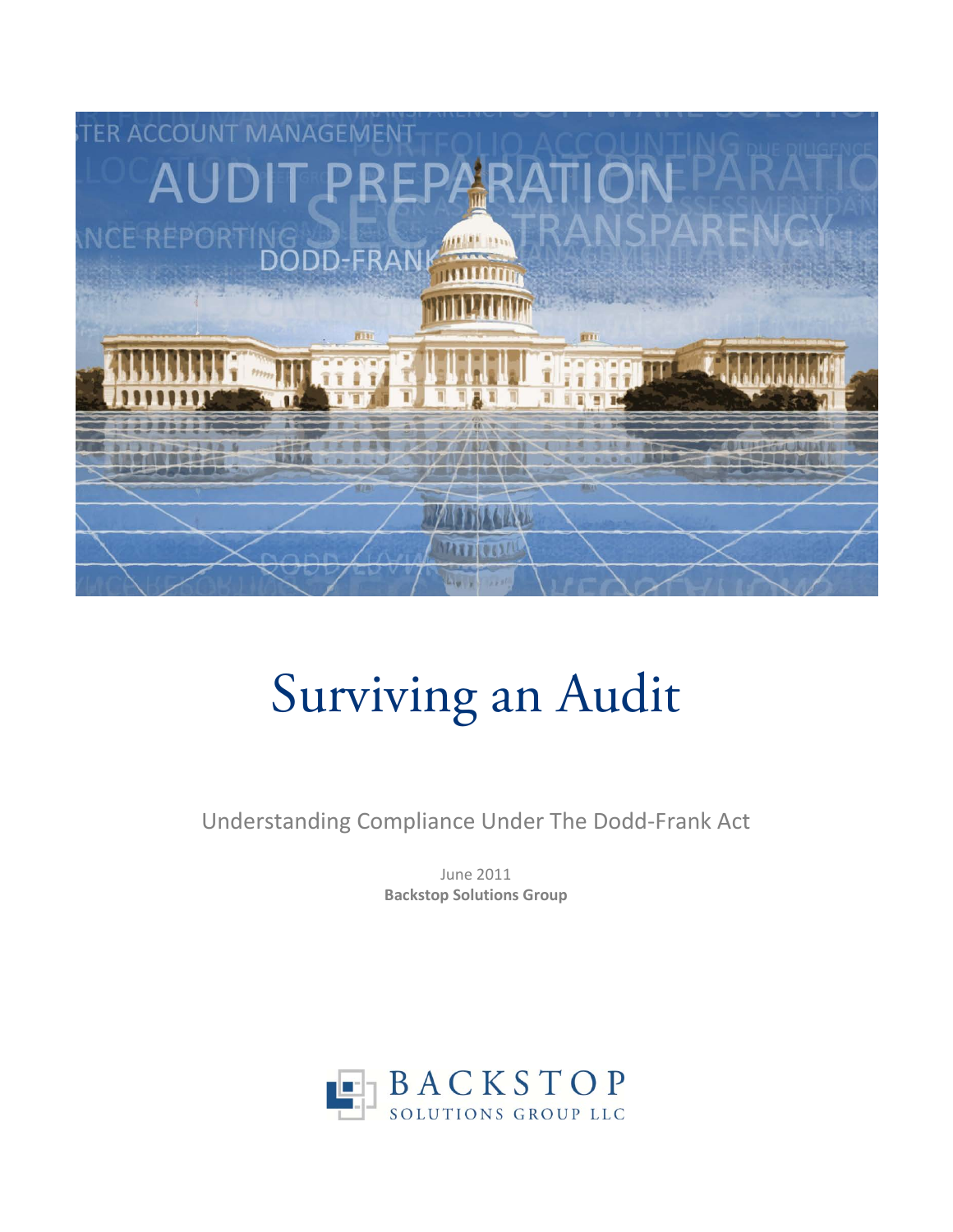# Contents

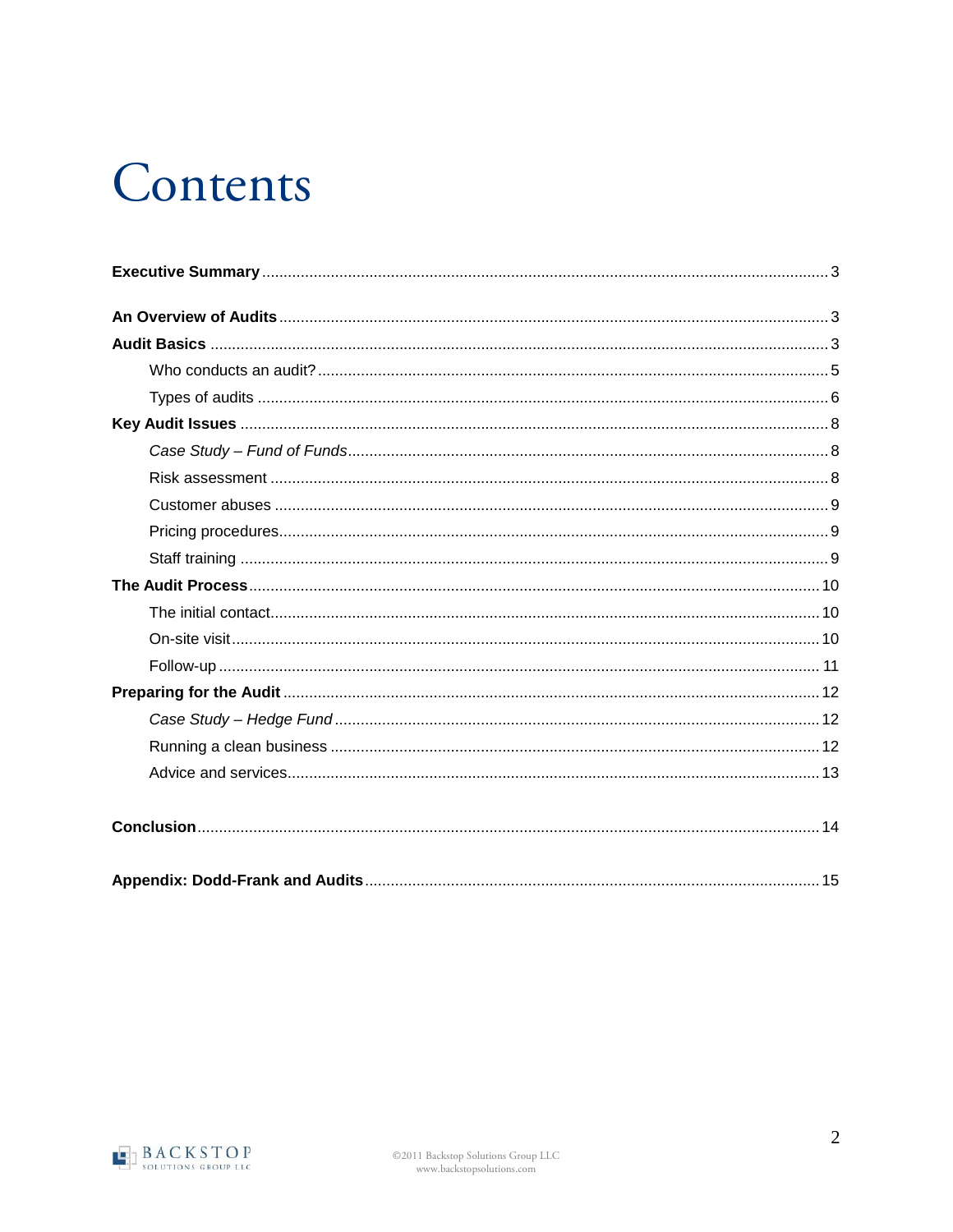### <span id="page-2-0"></span>Executive Summary

Investment Management is a regulated business, and with regulation comes compliance audits. Once registered, advisers should expect periodic visits from the relevant agencies. Unregistered firms may find themselves subject to examinations by tax authorities or as part of litigation. Additionally, all investment managers need to satisfy current and prospective investors that they are running a legitimate business with strong operational controls in place. An audit is a business reality, not a wake-up call, for firms of all sizes and investment strategies.

With the enactment of the Dodd-Frank Wall Street Reform and Consumer Protection Act of 2010, more managers will be subject to registration and thus to periodic compliance audits. In preparation, firms will need to begin organizing client and trading records into a format that makes it easy to respond to data requests from compliance audit teams. A fund that manages to avoid registration this time around is likely to be subject to it eventually, so taking a proactive approach is highly encouraged. The SEC is not the only organization that can conduct an audit, so an unregistered fund should be prepared for the day that they are asked to respond to a request for information.

No matter the regulatory status, managers want to pass an audit with minimum disruption. An industrytailored customer relationship management system not only helps managers to track key information and historical communications, but can also serve as the cornerstone of a strong culture of compliance. Advisers who implement a robust compliance program backed by the right technology can respond quickly to requests for data that are part of a normal audit.

Backstop Solutions Group's investor relations platforms help streamline the audit process by making the data that auditors want to review easily accessible. Its robust web portal systems also help firms follow best practices for marketing, fund transparency, disclosure, and data security to help reduce the risk of compliance issues.

### <span id="page-2-1"></span>An Overview of Audits

It's a moment of panic. The phone rings or the mail arrives with a dreadful greeting: "The purpose of this letter is to inform you that the staff of the Securities and Exchange Commission is conducting an examination."

#### *You're being audited. Are you ready?*

<span id="page-2-2"></span>In most cases, the timing of an audit is a total surprise, though registered investment advisers can expect the relevant regulators to conduct periodic reviews. The exact date of the announcement and the list of requested information is an unknown, by design. The auditors don't want firms to plan ahead; rather, they want to observe them behaving as they normally would, whether good or bad. The regulator's objective is to see firsthand the controls the adviser has in place and whether they're being used to govern day-to-day operations. The toughest audits are the ones that come as a complete surprise, triggered by a formal complaint, warrant, or subpoena.

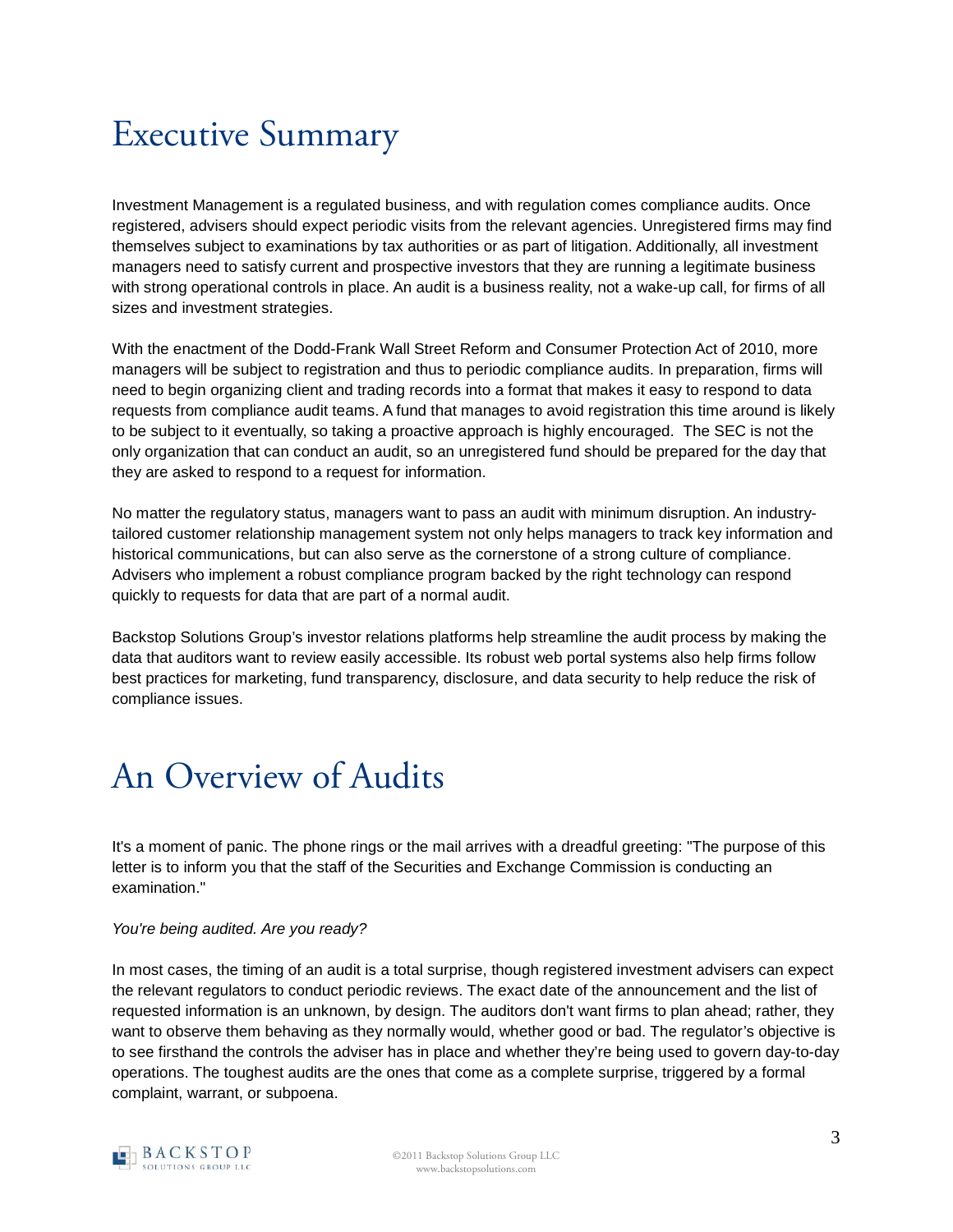The examiners look to see if rules required by the relevant regulations are being followed and, if they are not, how much risk this creates for customers, counterparties, and the overall financial system. They pinpoint specific areas that tend to be problems. For example, they want evidence that client funds are handled properly, investment and redemption opportunities are given fairly, and that marketing activities are conducted appropriately. They want to see that trading activities are ethical and legal – no frontrunning or inside trading. They also want to see that fund performance, management and incentive fees, high-water marks, ERISA capacity and other key measures are calculated correctly.

With the Dodd-Frank Act, most managers that had been exempt from registration in the past will now be required to register with the SEC. Although deadlines and minimums may have recently changed, the bill's intent is clear: adviser registration is no longer a voluntary option. As such, these advisors will now be subject to SEC and/or state level rules and periodic compliance audits. The challenge for many of these funds is that they have operated for long periods of time without a compliance infrastructure. Catching up is not easy. Implementing a new compliance program or overhauling a stale framework can entail considerable expense and cultural resistance. In addition, some firms will likely need to change their organizational structure by hiring a Chief Compliance Officer (CCO), with the intent of placing one person in charge of ongoing compliance processes.

Under Title IV of the Dodd-Frank Act, hedge fund and private equity fund advisers with more than \$150 million in assets will be required to register with the Commission by March 30, 2012, according to the most recent amendments passed as of this paper's publish date. Advisers with less than \$150 million in assets in the United States will be subject to state authority. Venture capital funds and family offices managing family portfolios are currently exempt. According to the most recent reports, about 11,500 fund managers are already registered with the SEC.

The regulators' focus is on evaluating risks to the broad financial system, which could occur from the practices of a single fund (e.g., Long-Term Capital Management), the collective activity of many funds, even if not fraudulent (such as heavy exposure to credit-default swaps), and problems related to fiduciary responsibilities to customers and others stemming from money laundering or funding of terrorist activities.

Concerns about systemic risk are why the Dodd-Frank emphasis is on larger managers, especially those with \$1 billion or more in hedge fund, fund of funds, private equity, or liquidity fund assets. Ultimately, large managers should expect more comprehensive and more frequent audits than other private fund advisers.

By extension, examiners want to see that the firm is maintaining records and has put procedures in place that demonstrate proper everyday behavior. If the examiners cannot find evidence to support proper compliance, even if they do not find any wrong-doing, they can pull out a charge of "failure to supervise".

Certain aspects of a firm's operations are more likely to cause trouble than others. It is a straightforward matter for a firm to ensure that all employee trading activities are properly disclosed and that effective safe-guards exist to prevent front-running or other trading related abuses. Of course, straightforward does not always mean easy, but because most advisers place such great emphasis on portfolio trading and risk management activities, policies and procedures surrounding them tend to be black and white.

Because of the "soft" nature of person-to-person relationships, it is often more complicated to ensure that policies related to prospective customer and existing investor communications are being followed. For many advisers, demonstrating compliance with best practices to the satisfaction of the examiner can be

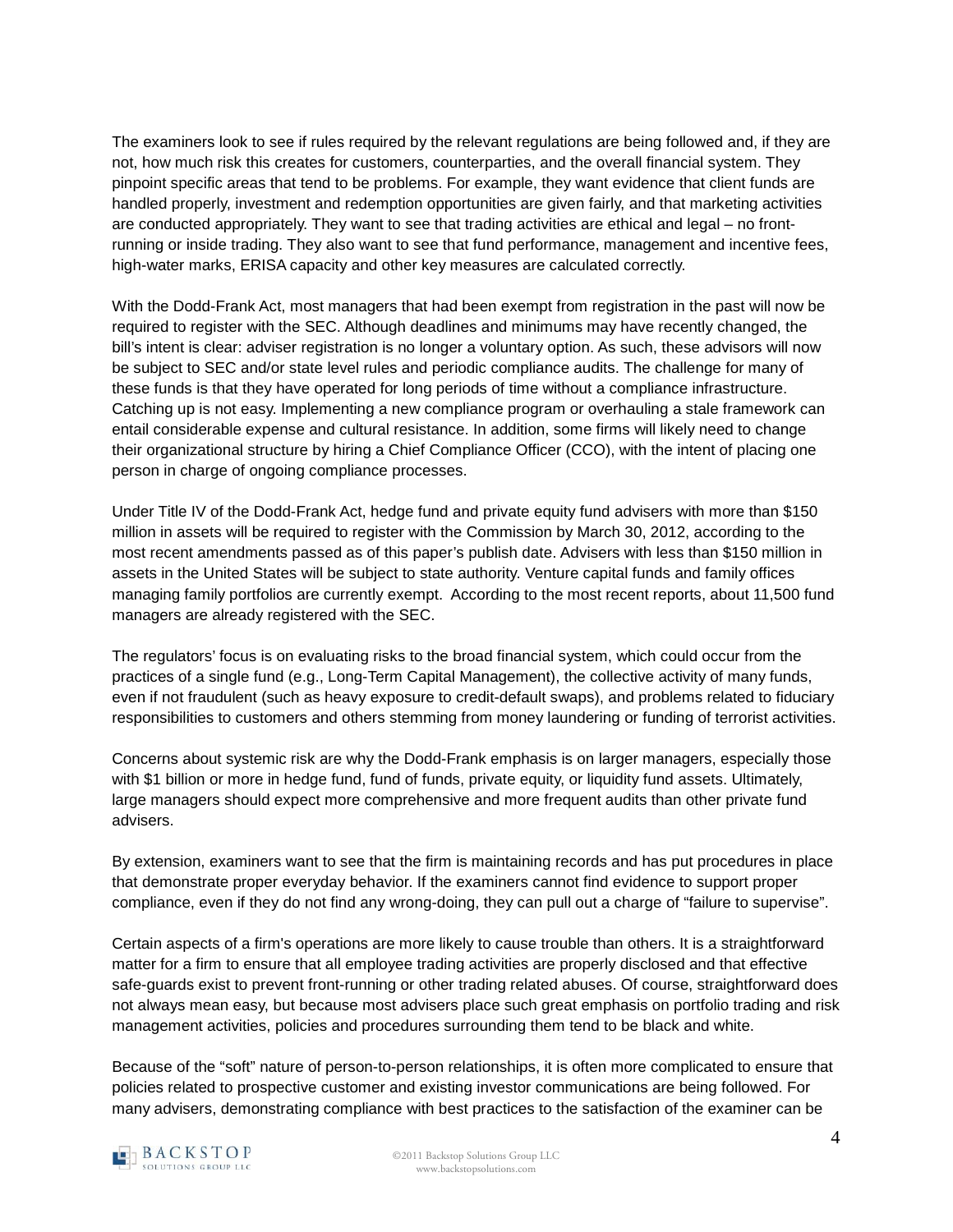challenging. Centralizing, streamlining, and having the proper change controls in place throughout every step of day-to-day operations have proven to be a natural safeguard against action letters and sanctions post-audit.

Auditors appreciate all-inclusive records, because it makes their jobs easier. Comprehensive platforms like those offered by Backstop Solutions can facilitate good recordkeeping and strong internal controls. Managers who are in the habit of storing critical client and fund related records in a secure format that enables easy reporting are more likely to have an easier time telling their story and making their case to regulators. Taking an institutionalized approach to recordkeeping helps the manager and its regulators to get a handle on risk and also demonstrates that both individual employees and the firm as a whole are following proper compliance procedures.

Many of Backstop Solutions' clients have been through an audit process and report that having Backstop Software in place made the audit more manageable. Backstop Software allows quick, comprehensive, and secure access to customer and fund level data. That access speeds responses to document requests, facilitates answering examiners' questions, and helps to reconcile information from other parts of the organization. All of these help to demonstrate and reinforce an organizational culture of compliance.

## Audit Basics

Given the inevitability of an audit, a manager needs to think less about avoiding one and more about how to pass one when it takes place. This means considering the different agencies that may order an examination, looking at the different types of audits they may conduct, and having documented compliance procedures that emphasize the most common issues that arise during an audit.

### <span id="page-4-1"></span><span id="page-4-0"></span>Who Conducts an Audit?

Investment advisers are subject to a range of overseers, regardless of their registration status. On the government level, the Securities and Exchange Commission and the Commodity Futures Trading Commission have a stake in monitoring fund manager operations as they relate to the financial system. The self-regulatory organizations, the National Futures Association and the Financial Industry Regulatory Authority, can check member firms to verify that they are following the appropriate rules. If the fund handles ERISA accounts, it may also be subject to oversight by the U.S. Department of Labor. The Internal Revenue Service cares about the firm's finances as they affect the taxes that it or its partners pay. If the firm becomes subject to a civil or criminal court action, it will have to answer interrogatories or respond to subpoenas. While these aren't exactly audits, the process of answering them is similar.

Under the Dodd-Frank Act, state regulators have the authority to oversee funds with less than \$150 million in assets. Some states will be more aggressive about this than others; in general, states lack the personnel to do investigations unless they see the opportunity to recover the cost – and then some – from fines.

In general, the employees of the agencies who conduct the majority of these audits are relatively early in their careers. This means that they may not be familiar with the particulars of certain investment strategies and could require additional assistance in interpreting the information given to them. Furthermore, the examination staff at most regulatory agencies is small in comparison to the number of registrants that need to be examined. Because of concerns raised in the wake of the financial crisis, many

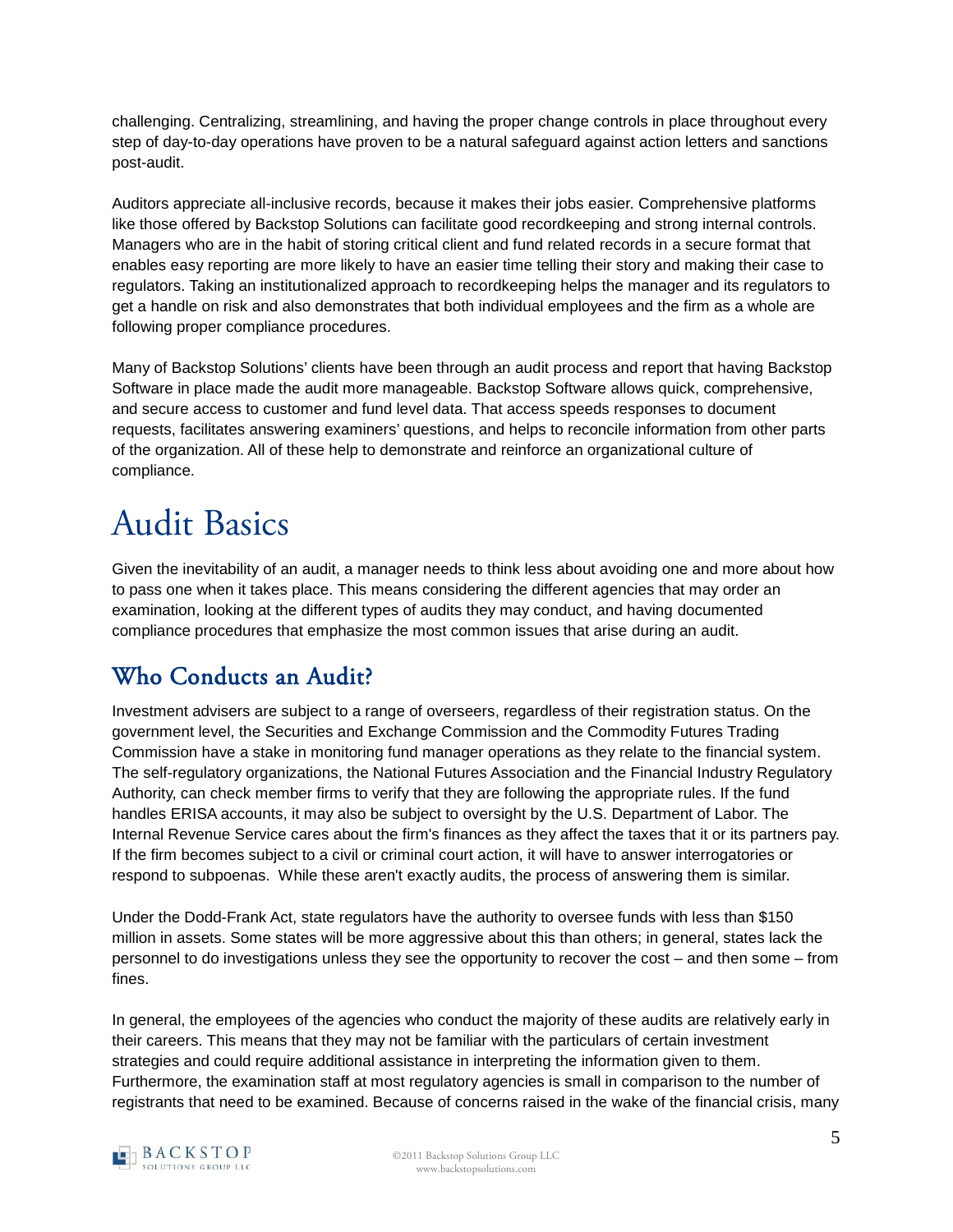oversight agencies are putting more money into training and bringing in supervisors with extensive expertise. That said, the auditors may ask basic questions, but it is a bad idea to assume that they are naive.

Full participation from well-informed employees can ensure a swift examination. Failure to prepare slows down the process and often creates additional requests from the examiners that can result in penalties or significant action letters. Be prepared!

### Types of Audits

Just as the agencies that conduct examinations are different, so are the types of audits they conduct. Managers should expect to receive a thorough examination as part of the initial registration process, followed by periodic compliance audits over time to ensure that rules are being followed. Depending on the results of an initial exam, an adviser may face less predictable examinations based on customer complaints or as part of a broad survey of investment managers. In routine audits, the examiners aren't trying to trick firms. The regulations are straightforward, and so are the frameworks that will be used to assess compliance with them. However, straightforward does not necessarily mean "easy"; being ready for an audit takes work.

#### **Initial Investigation Upon Registration**

When a manager files its registration statements with the SEC or the CFTC, the commission assigns an audit team to make sure that effective practices are in place and to advise the manager's staff on appropriate procedures. This helps everyone get off on the right foot.

At the initial investigation, the auditor is likely to discuss best practices in the industry and explain how to use them to maintain compliance. This can be especially helpful if the firm is growing quickly or its employees have never been through an exam before. After this, the auditor may change the exact scope of inquiry. Certain areas will always be examined: risk management practices employed by the manager, potential abuses toward customers, portfolio pricing methodologies, and compliance practice staff training programs, to name a few.

#### **Compliance Audit**

Every registered investment adviser should expect a periodic visit from regulatory examiners. These occur approximately every three to four years, but the exact schedule is kept confidential in order to keep fund managers focused on routine operations. Because an audit can happen at any time, demonstrating point-in-time compliance is unacceptable. Rather, the adviser must adopt scalable and reliable processes and procedures that demonstrate it is operating under its compliance framework every day.

Compliance audits are very much about risk assessment. The auditors aren't looking for wrong-doing per se; the bigger issue is evaluating the potential risk of business failure or future regulatory problems. The auditors want to know if an adviser is operating a low-risk enterprise or if it is likely to encounter big problems in a volatile environment.

Auditors read the financial press, and they often center their investigators on recent hot news items and trends. For example, after the Madoff scandal exposure, more emphasis was put on looking for evidence of Ponzi schemes. In the wake of the Galleon insider-trading allegations, the focus moved to information

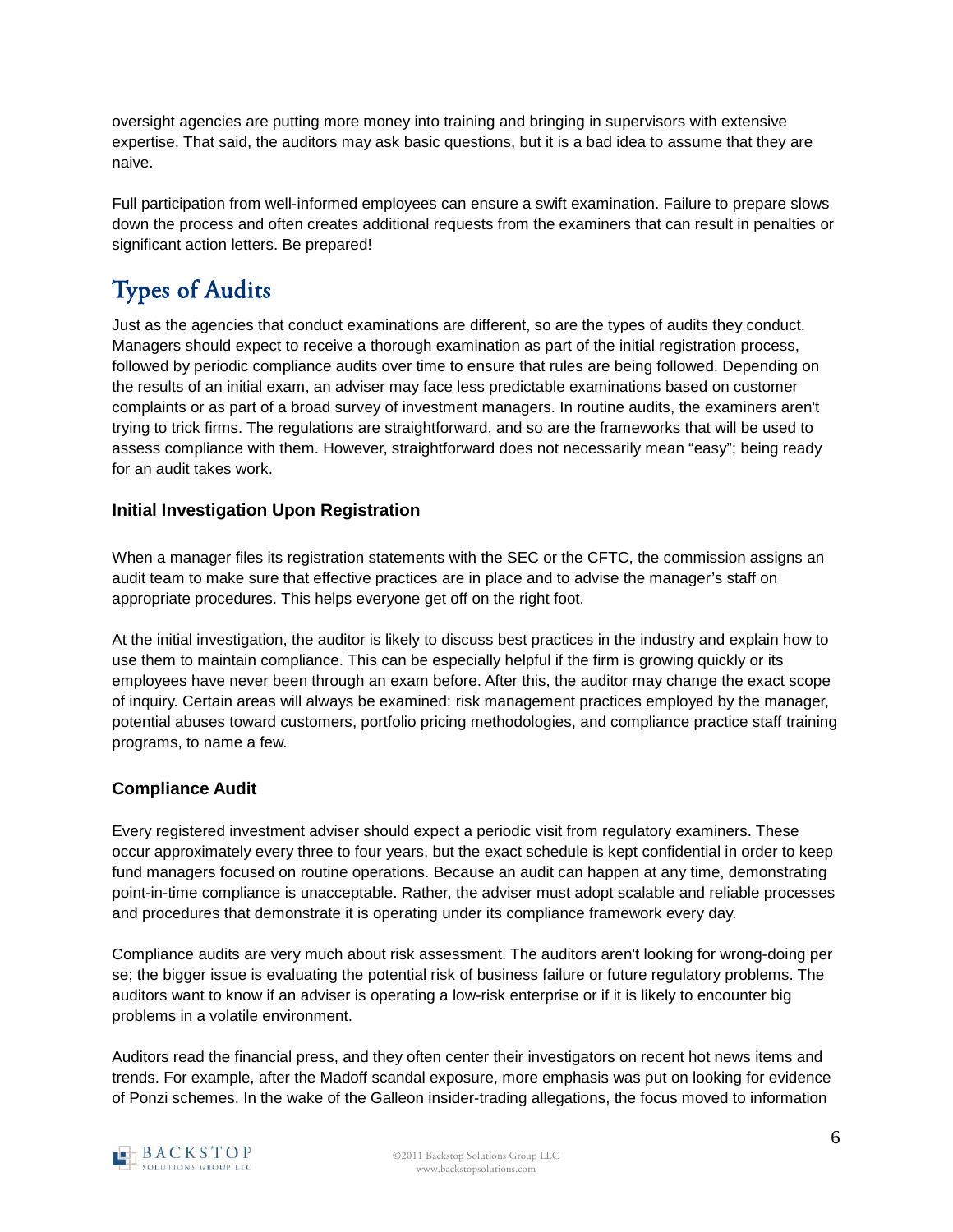control and the investment decision process. Compliance officers can use news events to guide their ongoing training and evaluation of internal processes. Naturally, examiners will look for other critical situations when they review documents or come for an on-site visit, so an adviser with bad trading records shouldn't breathe easy if the next big scandal involves client suitability or ERISA standards. On the contrary, the adviser should clean up its records and be ready.

#### **Response to Complaint**

Some examinations are conducted in response to a complaint. Although the disgruntled party may not have a reasonable basis for the accusation, the regulatory authority is still obligated to check it out. The adviser needs to show that it behaved appropriately; if it is at fault, then it needs to craft an appropriate response.

Some complaints are internal: an employee, acting as a whistleblower under the Sarbanes-Oxley Act of 2002, may notify the firm's internal audit staff of a potential problem. Similarly, although the whistleblower provisions of the Dodd-Frank legislation are geared toward big-company corruption, it is likely that, given time, some fund managers will face accusations of impropriety. When relevant regulators arrive on site, they prefer to see that the firm has handled the situation internally, or at least have begun the investigation process on their own before agency notification.

#### **"Limited Scope" Examination**

These examinations are sometimes known as "street sweeps" and are used to assess industry practices and determine which firms should receive a more detailed examination. They are often sent in response to a well-publicized scandal. Typically, the manager in question receives a short letter requesting information. A quick, concise response is usually interpreted as evidence that the firm is on top of its compliance processes. Many of these examinations are handled by mail; if the firm can compile the requested information, the audit staff may have no need to visit in person.

Some limited scope examinations arise due to new use of technology. For example, in 2010 the SEC conducted a sweep to examine use of social media by fund managers and whether the usage could be construed as testimonial advertising. Information gathered from the sweep helped the SEC create new guidelines that it can use when auditing investment advisers. They will be looking for written policies regarding social media, training on these policies, and evidence they are being followed. By paying attention to the content of these limited examinations, fund managers can begin thinking about changes they may need to make or areas they need to watch.

Because limited scope examinations are becoming more common, advisers need to be prepared at all times. The response provided to an inquiry gives the examination team several important pieces of information about the manager that will shape the direction and depth of an exam. An adviser that is able to provide a timely and succinct response demonstrates it has control of its compliance systems and procedures. A solid response also reveals information about best practice standards among investment managers. Based on this, examiners can determine an industry norm for a given issue as well as any outliers. They can then examine outlying firms for comparison, and set the lines of investigation for the next round of compliance audits.

<span id="page-6-0"></span>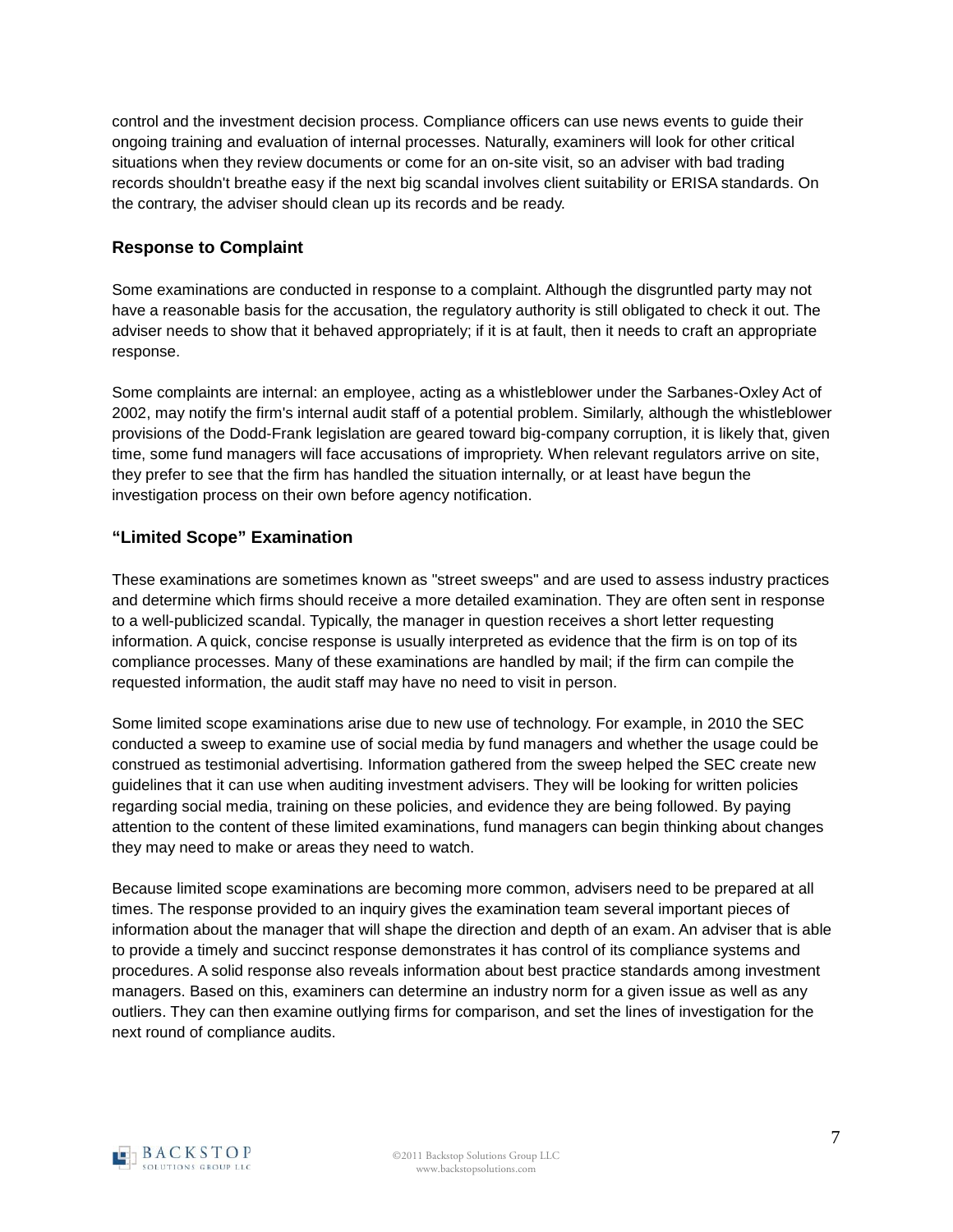#### **CASE STUDY – FUND OF FUNDS**

In the spring of 2010, a fund of funds received a letter from the Securities and Exchange Commission as part of a risk-assessment audit. The fund manager believes that the request was part of a search for potential Ponzi schemes. The letter asked for copies of documents related to certain due diligence situations and client arrangements, and the firm staff relied on Backstop Software to gather the relevant information.

The fund manager says that passing an audit should be simple as long as the firm is behaving ethically. Unfortunately, he says, "some people like to take shortcuts, and shortcuts on the regulatory side will cost you."

The firm has used Backstop Software since it opened its doors. "I wanted to have a record that started on Day One," the fund manager says. Using the software, he has been able to reconcile the information in his control with data from his fund administrator to ensure that investor and portfolio transactions are in balance. Although the fund of funds' performance is an estimate until it receives audited numbers from the underlying managers, Backstop Software allows him to perform shadow accounting and additional checks to improve the quality of interim estimates. "If you have controls on the money, then the audit is really about whether you are fairly representing the NAV on a monthly basis so that when you compute fees, you aren't paying yourself more than you are entitled to," he says.

Document management is a critical component of a compliance infrastructure. "Any time someone requests documents from you, and you go to one place where you've stored it, that's wonderful," he says. "You can click on a button and download a PDF file. If you're going to be audited, it's not a big deal if you do your work well." With Backstop Software, his staff was able to assemble the documents that the SEC requested and ship them out the next day.

# <span id="page-7-0"></span>Key Audit Issues

#### Risk Assessment

<span id="page-7-1"></span>An audit is not as much about finding wrong-doing as it is about determining whether an adviser is fulfilling its fiduciary obligations to its clients. Managers who shirk their duties to clients and investors are at risk of encountering complications in the future. If the examiner's first impression is that the adviser is disorganized or that the principals or other staff members are not trustworthy, it may be perceived as higher risk and therefore, more likely to be audited more frequently.

Many of the risks evaluated by regulators are related to the adviser's portfolio, valuation, and financial controls. The Dodd-Frank Act has increased attention to these aspects of a manager's operations. As such, questions here will be less about record-keeping by the investor relations staff and more about risk management on the trading desk. If a fund's performance is unusually good, especially over a long time period, the manager needs to be prepared to attribute the gains and explain the outperformance.

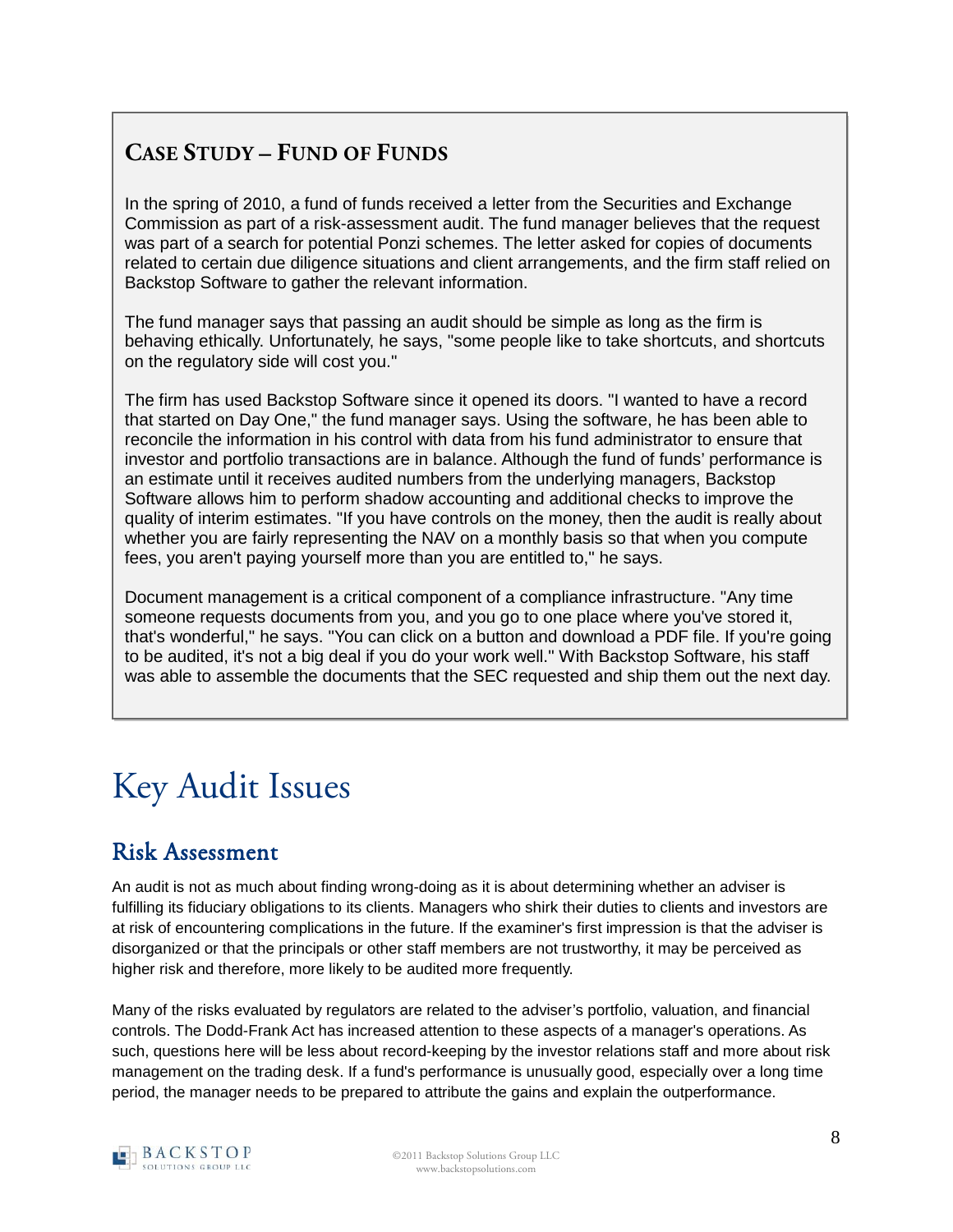Although topics like customer suitability and transparency in disclosure don't always share the spotlight with the areas highlighted above, they are critical. Likewise, money laundering, insider trading, assurance of best execution, undisclosed payments, and the safety of customer assets are all important to regulators. As such, advisers need to have their house in order. A manager that it knows its customers and keeps their best interests at heart can reduce risk and assuage auditors that it is behaving properly.

#### Customer Abuses

<span id="page-8-0"></span>Regulators are charged with protecting the investing public, which means an examiner will look at how customers are being protected by their advisers. As indicated, much of this goes to the trading desk: How are trades and redemptions allocated among the different accounts or funds that a firm advises? Is there a procedure in place, and is it followed? Are traders favoring certain accounts – or their personal accounts – when they execute orders? How are relationships with broker-dealers managed? Given that trade allocation and front-running are ongoing issues in the asset management industry, they are also ongoing areas of interest to examiners.

Another concern is customer privacy. To demonstrate compliance with accreditation standards and antimoney laundering, investors turn over detailed personal and financial information. The adviser needs to protect this information from internal or external theft, so examiners will look at how it assigns access to customer information, uses password controls and routing procedures to protect it, and how it stores it to keep it safe.

Regulators have ongoing interest in customer suitability, especially related to investors in alternative asset classes. One twist in the Dodd-Frank Act is that it removes a customer's primary residence from the net worth calculation. Historically, many firms have skipped the process of asking would-be investors to prove their accredited or qualified investor status, often by setting the minimum investment high enough that only a qualified investor is likely to be able to meet the minimum. Different observers of the compliance process report that this level of standardization will no longer be enough; the SEC wants to see proof that standards are met, even when the adviser accepts money from institutions with hundreds of millions of dollars in assets.

#### Pricing Procedures

<span id="page-8-1"></span>For a fund with investments in illiquid assets, expect the auditor to ask how valuations are derived, how often they are updated, and how changes in the valuation could affect the total portfolio. Are the portfolio managers coming up with their own valuations? How are they arriving at these numbers? Is any nonpublic information involved? The more Level 2 and Level 3 assets in a fund, the tougher this part of the audit will be.

In general, the examination staff will have less knowledge of investment and trading strategies than the adviser's staff will. Understanding complex trading strategies can be especially tough for people who are more attuned to interpreting adherence to regulations than to interpreting trading methods. This means that the firm being audited should expect to spend time educating the examination team.

### Staff Training

The audit team will expect to see a compliance manual. More to the point, they will expect to see evidence that everyone on staff understands the document and that the policies outlined therein are being

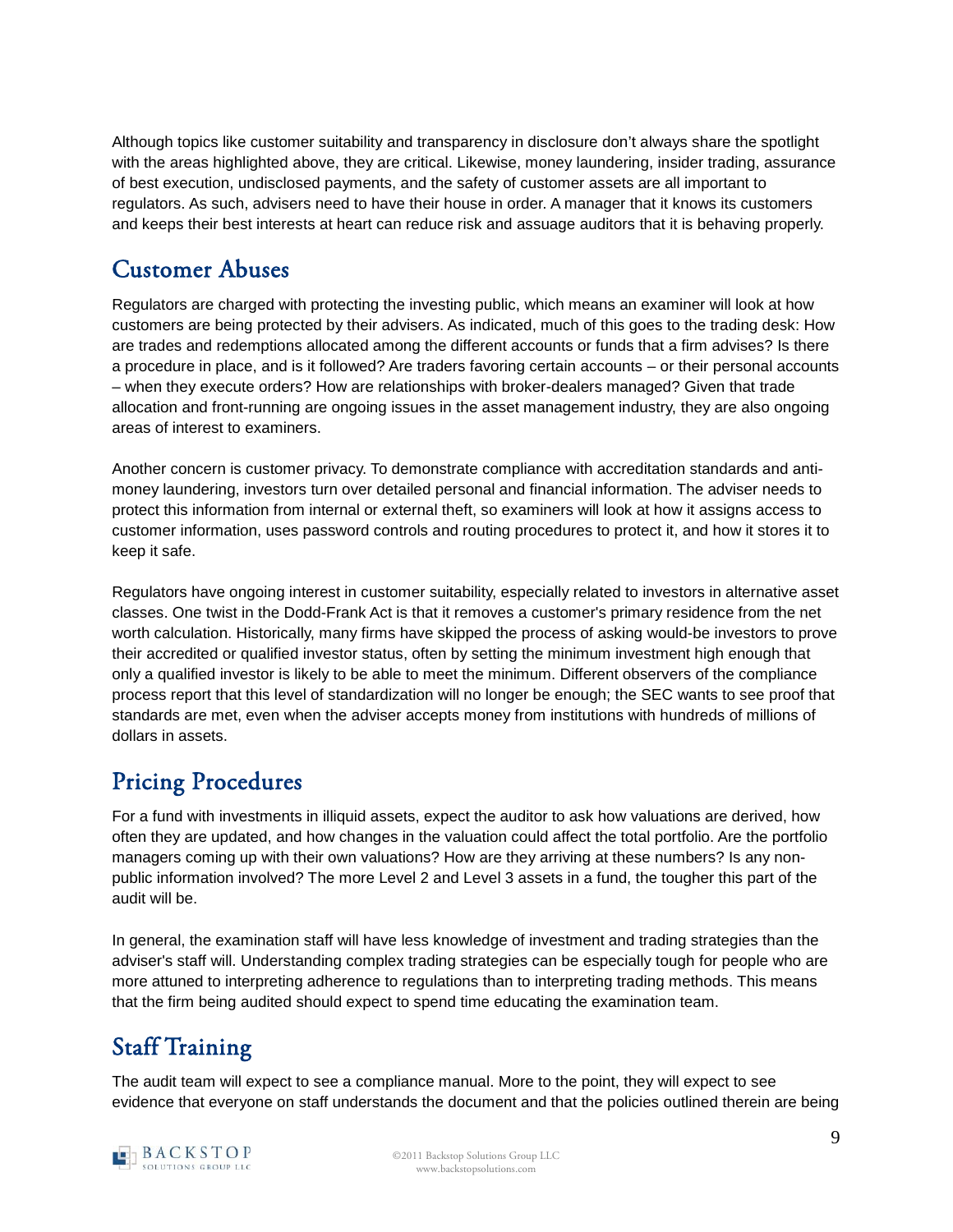followed. Training for new employees isn't enough; regulators prefer to see ongoing training aimed at improving employee knowledge and continual investment in improving the quality and integrity of the information on file. After all, basic compliance manuals are easy to come by – and easy to leave on the shelf. The hard part is putting the words on the page into action.

# <span id="page-9-0"></span>The Audit Process

<span id="page-9-1"></span>While the timing of the audit itself may be a surprise, the process is predictable: an adviser will receive notice and, frequently, a request for information; the auditors will look at the response off-site and may come into the office to do an on-site examination; finally the firm will receive a letter clearing it until the next audit, making recommendations for improvement, or assessing sanctions.

Advisers don't necessarily need to do anything wrong to be audited; the audit is just part of the compliance process. A defensive approach will only annoy the auditors at best, and raise their suspicions at worst. Instead, the firm's compliance officer should go through the list of questions, determine what information is already on file and easy to compile, then figure out what information has to be gathered and from where.

#### Initial Contact

In most cases, the news of the examination arrives in the form of a faxed letter, with a copy that arrives later via registered mail. The first step is to take a deep breath. Next, a firm should call its legal counsel to advise them of the situation, discuss potential problem areas, and work on a plan of action. This is not the same as a plan of attack! The regulatory agencies care about first impressions, and a firm that is willing and able to provide a date will look better than one that is trying to thwart the examination.

The firm being audited has rights, of course; even an auditor armed with a search warrant has to follow the parameters set out in the warrant. The key at this phase is to respond promptly, without taking offense, and without giving the auditors more than they ask for.

#### <span id="page-9-2"></span>On-Site Visit

When the auditors arrive at the adviser's office, they will need a place to work. Give them a conference room and assume that they will be there for a few weeks. Assign them a point of contact on the adviser's compliance staff that can field their requests, as they will presumably ask for different files and want to talk to different employees.

In most cases, the examiners are going to concentrate on trade files and client files. Of all the records that a manager keeps, those two sets contain the core of the business. And, because so much activity takes place around them, these records tend to have the most deficiencies. Many managers rely on email to serve as a trail of their interactions with clients and counterparties, which is less than ideal. The regulators prefer to see comprehensive files with all relevant information assembled and stored together – as well as a plan for regular backup of electronic records, including email.

An adviser doesn't have to like being audited, but it is always best to go along with the process. All employees should be notified of the auditors' presence, and should be told to cooperate. No manager

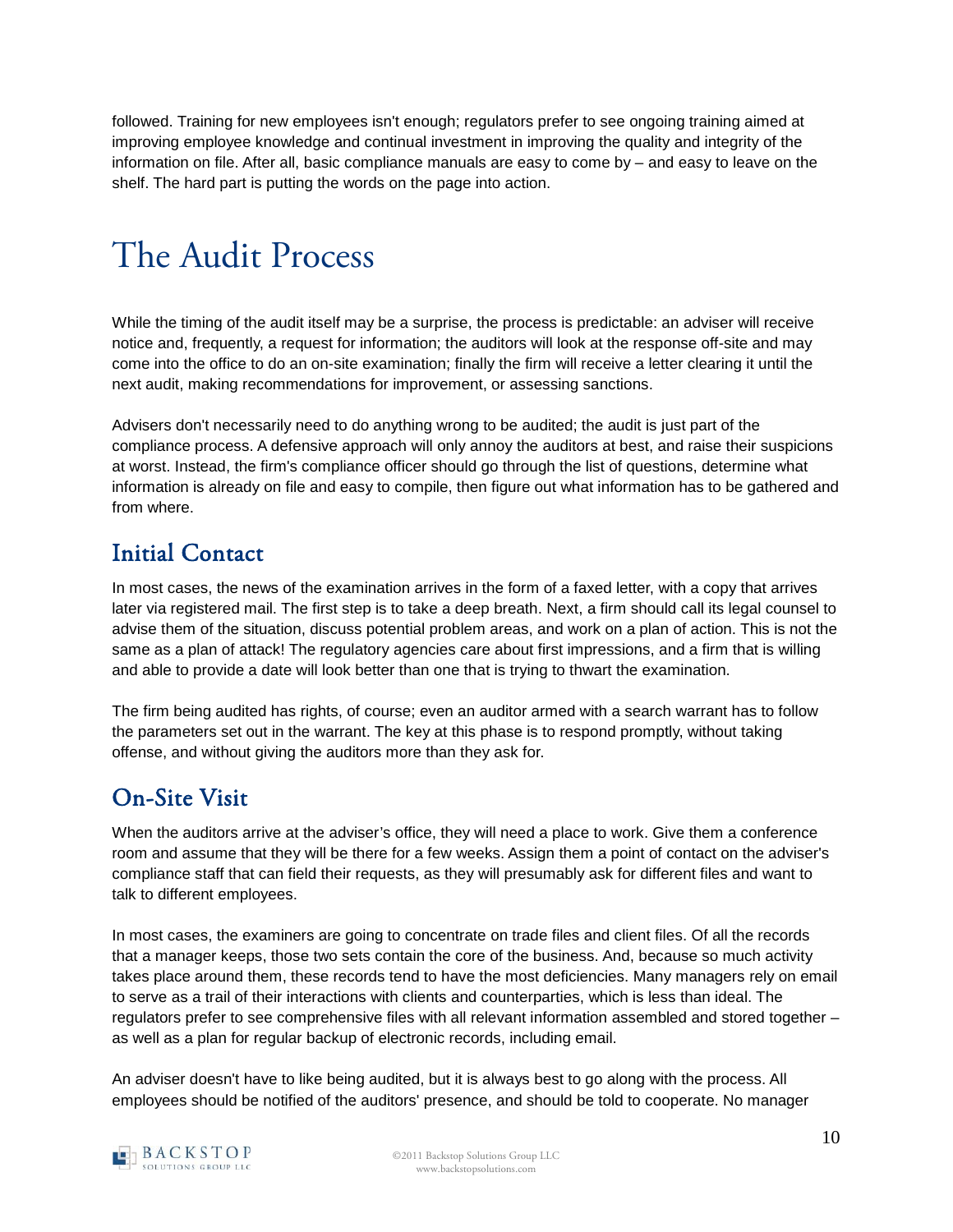needs a rogue staffer who wants to make life difficult for the regulators.

Because examiners are on the lookout for potential problems, many advisers who have been through audits recommend not to volunteer excessive information and to set clear boundaries on cooperation. Advisers should provide exactly what they are asked for; no more, no less. Providing the auditors with more information than they need to get the job done doesn't help. An adviser should never hide anything, but providing too much information can lead to the opening of a new line of inquiry or create confusion for the auditors, which can result in a longer audit.

Treating the examiners with respect, providing them with a comfortable space to work, and giving them access to what they need are the best practices to follow for an on-site examination.

### <span id="page-10-0"></span>Follow-Up

After the examination is conducted, the manager will receive a letter notifying it of the regulator's findings. In cases where the adviser was properly prepared and in-compliance, the letter will state that no further action will be taken and no further information will be needed. In some cases, the firm will be asked to make specific changes to its compliance procedures and should expect that an examiner will arrive in the near future to make sure those changes have been put into place. Because the rules are so precise, many audits turn up small deficiencies. This is anticipated. It is also expected that they will be fixed.

After some examinations, the firm's principal will be notified of sanctions to be imposed due of serious problems that were uncovered in the audit.

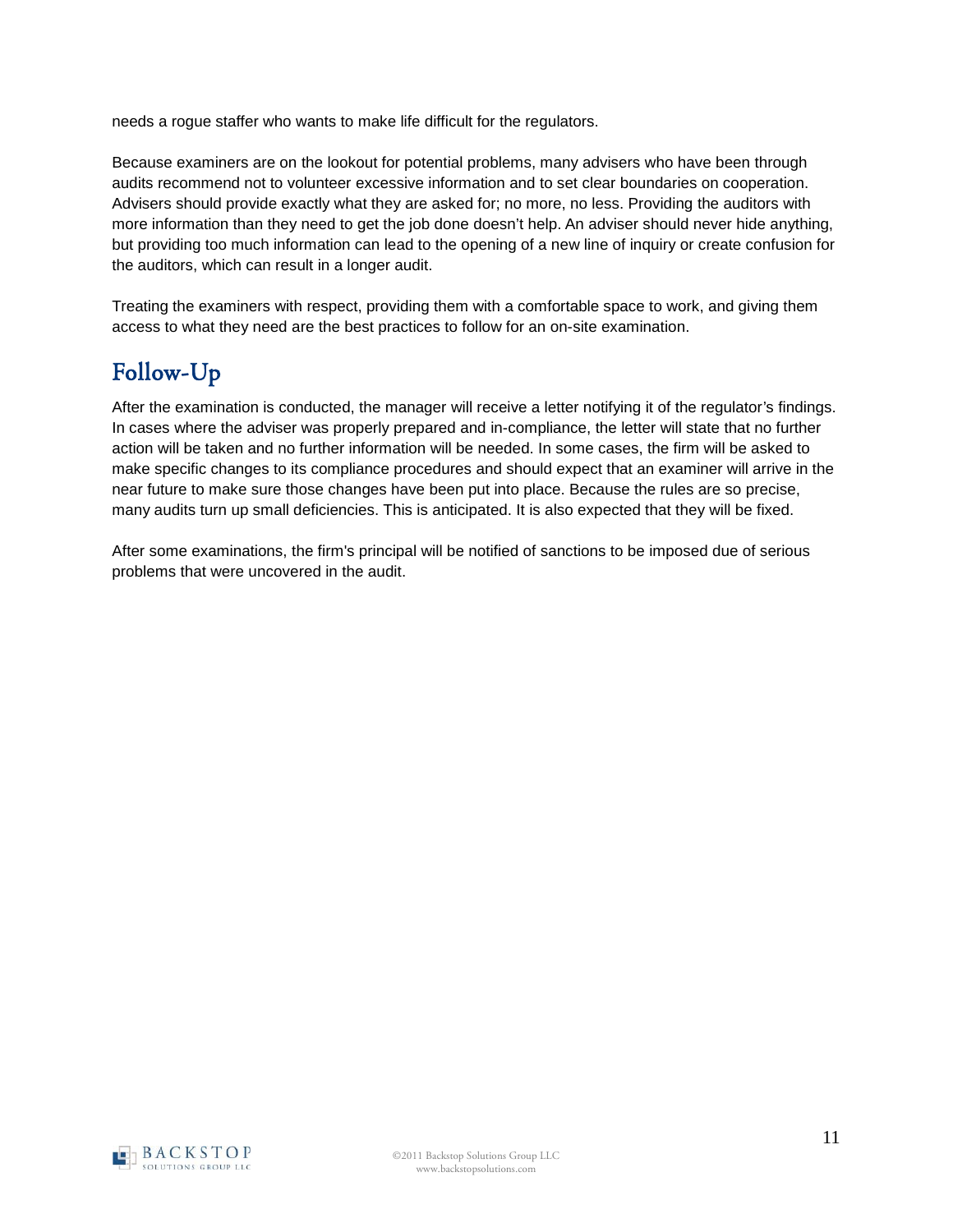#### **CASE STUDY - HEDGE FUND**

One Backstop Solutions client, a hedge fund that has been registered since 2000, received a 35 page long notice of a regular compliance audit. It contained detailed questions about every aspect of the firm's business. After notifying its legal counsel, the firm's Chief Compliance Officer (CCO) converted the request form into a word processing document. He then set about answering the questions and prepared an index to the supporting documentation. The response was then bound and presented to the examiners when they arrived for the in-person part of the audit, two weeks later.

The firm's principal credits Backstop Software for making it easy to answer the examiner's questions. For example, one of the many requests in the audit notice was to show all communication with one specific investor. The CCO logged into Backstop and pulled up the scanned documents, records of emails, notes on phone calls, and other information needed. The examiner could also see the access controls that kept the voluminous data protected. "It helped in producing the data and in creating a positive impression that we had a culture of compliance," the principal says. Without Backstop Software, the hedge fund would have had to request the data from its current and prior administrators and have documents brought in from storage, an expensive and time-consuming process.

"When they show up, you want to have at least a partial answer to every question," the principal says. "There's no sense in trying to make it difficult for them. They've got a job to do just like everyone else." The SEC's examiners were in the adviser's office for four days, reportedly less time than average. "If you make that positive impression and get assigned to the low-risk category, they won't come back for three or four years," the principal says.

"They were pretty civilized about it," the principal says. The SEC gave the firm adequate notice, and Backstop helped it respond completely. "What I've learned is that good person or bad person, if you stay in business long enough, you'll get a letter from the SEC, the IRS, or a law firm. If you run a tight, ethical business, you'll survive," the principal says. "If you are a bad guy doing bad stuff, then you should be worried."

#### <span id="page-11-0"></span>Preparing for an Audit

<span id="page-11-1"></span>Given that examinations are now a fixed part of the asset management industry, it is more important than ever for managers to prepare for them. The easiest and best preparation is to run a clean business, with operations that follow both the regulations and industry best practices for documenting and demonstrating them. Law firms and specialty consultants can provide specific advice, ranging from mock audits to procedural recommendations when a fund faces a new situation. A sophisticated customer relationship management system makes the practices easier to follow and the records easier to maintain.

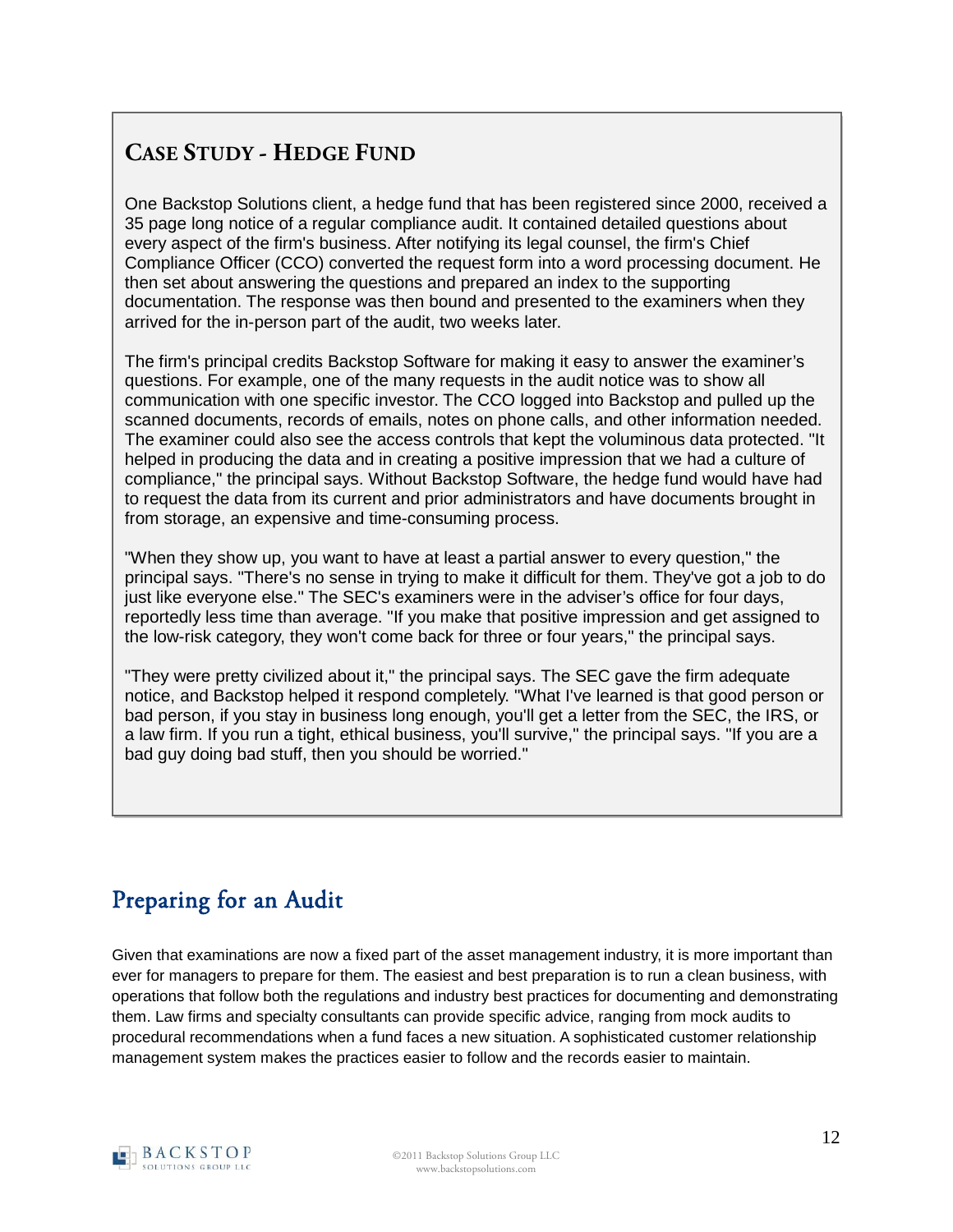### Running a Clean Business

<span id="page-12-0"></span>There is no substitute for running a clean business and keeping good records to show how it is done. Compliance encompasses every aspect of an adviser's business and must be reinforced every day, no matter when the auditors are scheduled to arrive.

Establishing practices and procedures designed to protect investors, and then ensuring compliance with them are key components to running a clean business. However, for many managers, one of the biggest challenges to operating within a culture of compliance is staying on top of the documentation and reporting processes that demonstrate it. Having easy access to complete and accurate information which shows that procedures are being followed is critical. Many managers report that having checklists of required information helps to ensure that everything that should be in the files is there, whether it's a trade confirm, a side letter, or a copy of an email.

Given the focus on the fiduciary responsibility of the manager, the sensitivity around portfolio level risk management, and valuation, another key component to consider is working with a fund administrator that has completed its SAS70 Level II certification. This level of certification signifies that the administrator's practices, policies, and operating procedures are properly documented and in conformity with best practices. As a manager, working with best in class service providers, from prime brokerage and administration to legal, audit and information technology, helps to assure regulators and clients that the business behind the portfolio is sound.

#### Advice and Services

Many law, accounting, and consulting firms offer a range of services to help managers prepare for compliance audits. Additionally, the different regulatory agencies provide free guidelines on compliance. For example, the National Futures Association has detailed questionnaires on its website, <http://www.nfa.futures.org/NFA-compliance/publication-library/self-exam-questionnaire.HTML.> Among the key factors that it covers are appropriate personnel registration; designated compliance officers and set procedures; business continuity planning; customer privacy; policies for promotional materials, including email, websites, and social networking; and records of customer accounting including suitability information.

The compliance audit can be considered alongside the financial audit, as many of the provisions overlap. Regulators are looking for evidence that the firm's financial reporting to customers is accurate, which is also a key concern of the financial audit. Also, while the financial auditors perform testing, they may find potential compliance concerns and point them out so that the firm can improve its practices in advance of notice from the regulators. Because the financial auditors are outsiders, they may also see issues that the internal compliance staff overlooks out of familiarity or due to the press of other business.

It is possible to hire an outside company to handle compliance matters, although anecdotal evidence indicates that most regulatory authorities prefer that firms handle compliance internally. This shows a commitment to ethical behavior every trading day and keeps the firm's officers in charge of the procedures.

The key, of course, is to put a compliance program into practice, whether it was designed by a law firm or by following the NFA's free checklist.

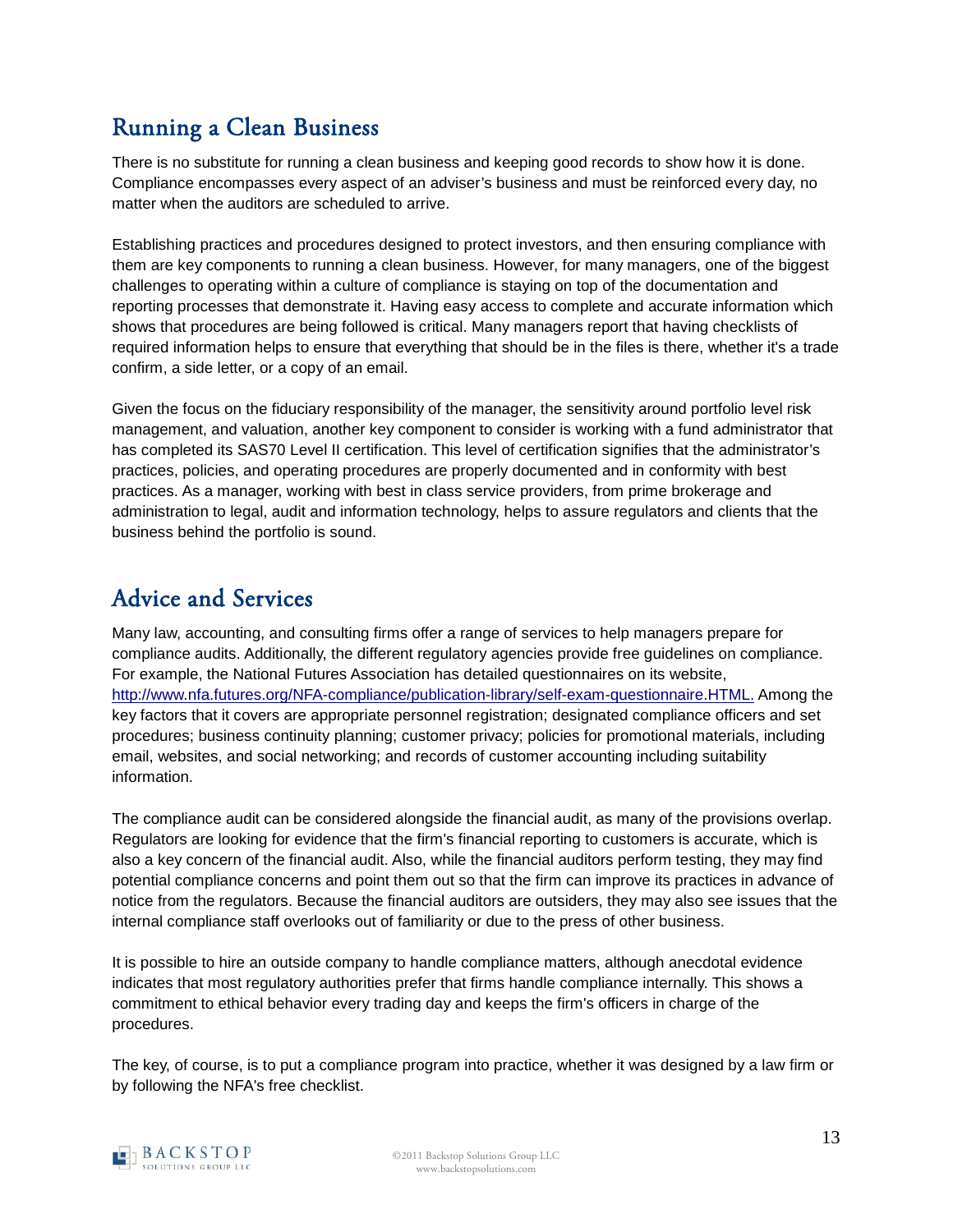## <span id="page-13-0"></span>Conclusion

Asset managers can't fight regulation and the audits that come with it. Embracing an examination is a way to further demonstrate both internally and to your clients that you take your responsibilities seriously and can make the process both bearable and rewarding.

Like you, the auditor has a job to do. Being prepared for an examination ensures that when the time comes, you can both be efficient in completing it. Managers who put up resistance will only prolong the pain and potentially inspire the auditor to expand the scope of the investigation. Backstop Software can play a pivotal role in helping investment advisers establish and maintain a culture of compliance and also prepare for, and successfully complete, an audit.